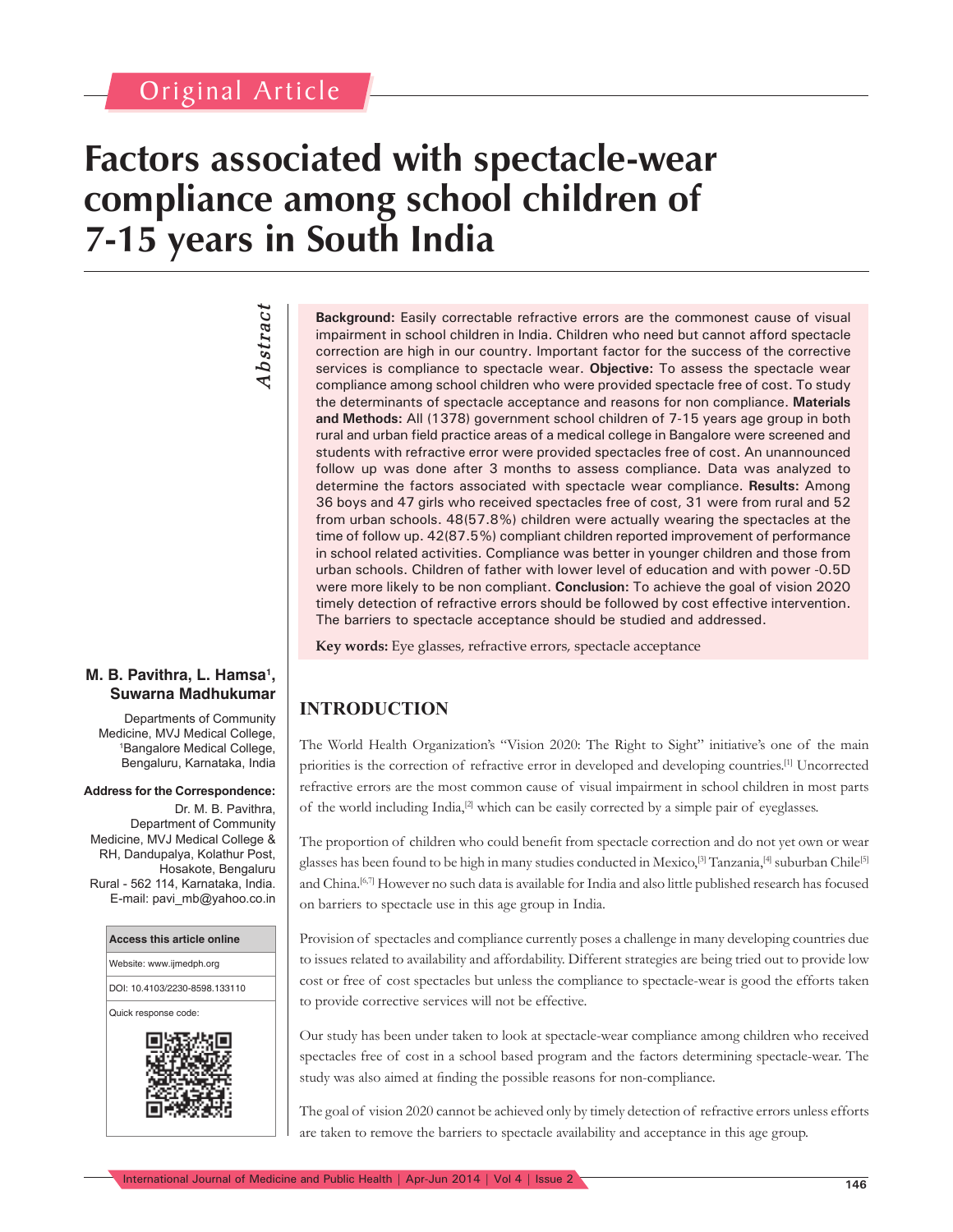# **MATERIALS AND METHODS**

A cross-sectional study was conducted in the government schools of urban and rural field practice areas of a Medical College in Bangalore, India to determine the prevalence of refractive error among the school children of 7-15 years age group. At the end of this school based study students with refractive error were provided corrective spectacles free of cost. During the study, 1378 children were screened for poor vision. Study subjects of this study were all the students who received corrective spectacles through the school based study.

Informed written consent of the Head Master of all the schools and assent of the children were obtained. The study protocol was approved by the ethical committee of the Medical College, Bangalore. The Declaration of Helsinki for research involving human beings was adhered to throughout the study.

The initial visual acuity screening was carried out using Snellen's Illiterate "E" chart in a well-illuminated class room chosen in each school. Visual acuity was measure for each eye separately at a distance of 6 m. Children with poor vision (acuity  $\leq 6/12$ ) were listed and examined by the refractionist. Objective refraction was performed with a streak retinoscope. Using it a streak of light was projected into the pupil and a series of lenses were flashed in front of the eye. Based on the movement and orientation of this retinal reflection, the refractive state of the student's eye was measured. This was followed by subjective refraction with a trial frame and trial cases of lenses. Lenses and other settings were changed first to correct the spherical element of refractive error followed by determining astigmatic correction and finally balancing/modifying the refractive correction by asking feedback on which settings gives the best vision to ensure optimal visual performance and comfort. All hypermetropes and few others for whom best corrected visual acuity could not be achieved underwent cycloplegic refraction with tropicamide eye drops.

Children with myopia of more than or equal to –0.5 spherical equivalent diopters in one or both eyes, hypermetropia  $\geq +1.00$ spherical equivalent diopters in one or both eyes and astigmatism ≥1.00 D were provided with corrective spectacles at a later date free of cost.

Children and their class teachers were briefed about the importance of wearing spectacles regularly. Children were instructed to wear spectacle in the school and also at home when studying and watching television.

An unannounced follow-up visit to the schools to assess spectaclewear compliance was conducted 3 months after the students received their spectacles. Direct inspection was done to see if the student was wearing spectacles. A standard interview was performed with the children and their class teachers to assess any improvement in the performance of the child in school related activities after correction of refractive error. Children not wearing spectacles were asked the reasons for not wearing. Other information including age, gender and place of residence were noted from previous records.

The data was entered in Microsoft Excel spreadsheet and analysis was carried out using the software Statistical Package for Social Scientists (SPSS 15.0). Logistic regression analysis was carried out to assess the factors influencing the compliance. Relevant odds ratio (OR) and respective 95% of confidence interval are presented. Chi-square and Fisher exact test was used to determine association between spectacle use and power of the eye. *P* < 0.05 was considered to be statistically significant. Results on continuous measurements are presented on mean ± standard deviation (Min-Max) and results on categorical measurements are presented in number (%).

# **RESULTS**

Out of 1378 children who participated in the school based study 97 children were diagnosed with significant refractive error and all were provided with corrective spectacles free of cost. A total of 83 students, (85.6% of the original sample) out of 97 could be located and interviewed during the follow-up at the end of 3 months.

The study group comprised of 36 (43.4%) boys and 47 (56.6%) girls and 31 (37.3%) were from rural schools and 52 (62.7%) were from urban schools, 15 (18%), 20 (24%) and 48 (58%) of children belonged to the age group of 7-9 years,10-12 years and 13-15 years respectively. The mean age of the subjects was  $12.19 \pm 1.0$  years.

The number of children with myopia were high 49 (59%) in this study group, 20 (24%) children had astigmatism and 14 (16.9%) children were diagnosed with hypermetropia.

After 3 months of providing spectacles free of cost, it was found that 48 (57.8%) children were actually wearing the spectacles at the time of an unannounced follow-up and 35 (42.2%) were not wearing the spectacles.

Among the children showing compliance to spectacle-wear, 42 (87.5%) of them reported improvement of performance in school related activities, which was confirmed by the teachers in 36 (85.7%) cases.

The distribution of socio-demographic factors according to the compliance is shown in Table 1.

Of the 48 children who wore spectacles, 30 (62.5%) had myopia, 8 (16.6%) had hypermetropia and 10 (20.8%) had astigmatism in at least one eye. Overall, 56.6% of children with myopia wore glasses, as did 72.7% with hypermetropia and 52.6% of children with astigmatism.

Compliance was better in the children who had power of –1 D and below in either of the eyes ( $P = 0.001$ ). Children with  $-0.5$  D or  $-0.75$  D of power were more non-compliant ( $P = 0.001$ ). Power of  $\geq$  +0.5 D was not associated with compliance with spectacle-wear.

The reasons for non-compliance with spectacle-wear were as follows.

The socio-demographic data associated with spectacle-wear were gender, age, location and father's education [Table 2].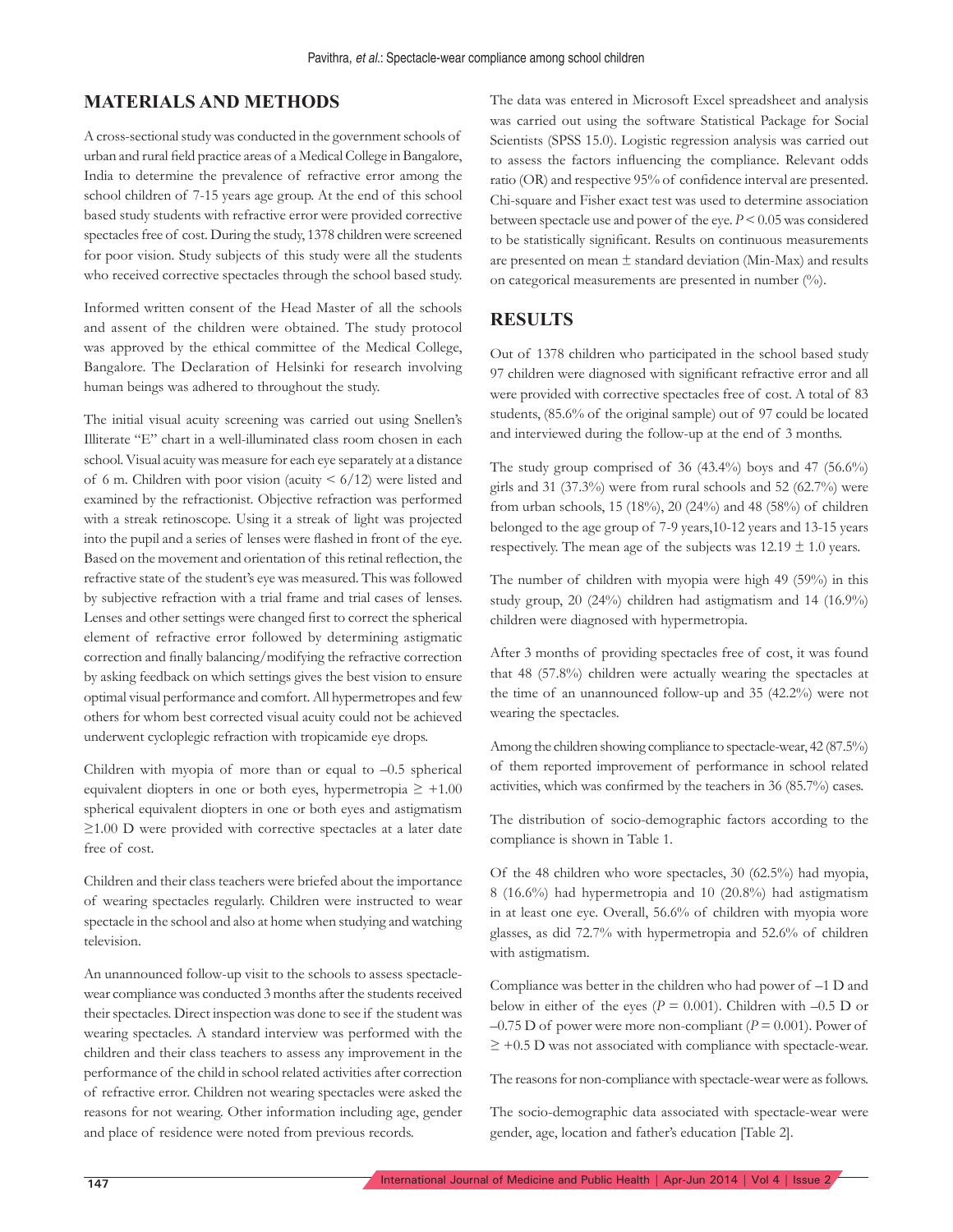#### **Table 1: Distribution of study population according to spectacle-wear compliance**

| <b>Variables</b>                           | Outcome           |                |  |  |  |
|--------------------------------------------|-------------------|----------------|--|--|--|
|                                            | No compliance (%) | Compliance (%) |  |  |  |
| Age in years                               |                   |                |  |  |  |
| 7-9 years                                  | 4(11.4)           | 11 (22.9)      |  |  |  |
| 10-12 years                                | 12(34.3)          | 8(16.7)        |  |  |  |
| 13-15 years                                | 19 (54.3)         | 29 (60.4)      |  |  |  |
| Gender                                     |                   |                |  |  |  |
| Male                                       | 19 (54.3)         | 17 (35.4)      |  |  |  |
| Female                                     | 16(45.7)          | 31(64.6)       |  |  |  |
| Class                                      |                   |                |  |  |  |
| 3rd-5 <sup>th</sup> standard               | 10(28.6)          | 14 (29.2)      |  |  |  |
| $6th - 7th$ standard                       | 6(17.1)           | 5(10.4)        |  |  |  |
| 8 <sup>th</sup> -10 <sup>th</sup> standard | 19 (54.3)         | 29 (60.4)      |  |  |  |
| Region                                     |                   |                |  |  |  |
| Rural                                      | 15 (42.9)         | 16 (33.3)      |  |  |  |
| Urban                                      | 20(57.1)          | 32 (66.7)      |  |  |  |
| Father education                           |                   |                |  |  |  |
| <b>Illiterate</b>                          | 18 (51.4)         | 12(25.0)       |  |  |  |
| Primary/secondary                          | 8(22.9)           | 7(14.6)        |  |  |  |
| High school                                | 8(22.9)           | 22(45.8)       |  |  |  |
| College                                    | 1(2.9)            | 7(14.6)        |  |  |  |
| Power of the right eye                     |                   |                |  |  |  |
| in diopters                                |                   |                |  |  |  |
| $-0.5 - 0.75$ D                            | 28 (80)           | 24 (50)        |  |  |  |
| $\geq -1$ D                                | 3(8.5)            | 16 (33.3)      |  |  |  |
| $+0.5 - +0.75$ D                           | 2(5.7)            | 1(2)           |  |  |  |
| $5+1$ D                                    | 2(5.7)            | 7(14.6)        |  |  |  |
| Power of the left eye<br>in diopters       |                   |                |  |  |  |
| $-0.5 - 0.75$ D                            | 29 (82.9)         | 21 (43.8)      |  |  |  |
| $\ge -1$ D                                 | 2(5.7)            | 18 (37.5)      |  |  |  |
| $+0.5 - +0.75$ D                           | 3(8.5)            | 2(4.2)         |  |  |  |
| $5+1$ D                                    | 1(2.8)            | 7(14.5)        |  |  |  |
| Total                                      | 35 (100.0)        | 48 (100.0)     |  |  |  |

#### **Table 2: Reasons for non-compliance with spectacle-wear**

| <b>Reasons for not wearing</b><br>spectacles | Number of<br>children ( $n = 35$ ) | Percentage |
|----------------------------------------------|------------------------------------|------------|
| Spectacles broken                            | 4                                  | 11.4       |
| Spectacles lost                              | 5                                  | 14.3       |
| Forgot spectacles at home                    | 11                                 | 31.4       |
| Don't feel spectacles<br>are needed          | 2                                  | 5.7        |
| Spectacles caused head ache                  | 3                                  | 8.5        |
| Uses spectacles only<br>some time            | 4                                  | 11.4       |
| Concerned about teasing and<br>looks         | 2                                  | 5.7        |
| Parents disapprove of<br>spectacles          | 4                                  | 11.4       |

In univariate model it was seen that children in the age group of 7-9 years were 2.3 times more likely to show compliance to spectacle-wear and 10-12-year-old children were less likely to be compliant.

Girls were 2.1 times more compliant then boys and children from urban schools were more likely to show compliance. Children having father with higher level of education were found to show better compliance ( $OR = 5.8$ ) than children whose fathers were illiterate.

But in the multivariate model of logistic regression though females, children in younger age group and children of urban schools showed better compliance, though the association was not statistically significant. Whereas statistical significant association was seen between the children of fathers with lower level of education and non-compliance [Table 3].

# **DISCUSSION**

The compliance in our study may have been moderate due to the unannounced follow-up after 3 months of providing free spectacles and only those actually wearing the spectacles at the time of the visit were termed compliant.

The compliance was 57.8% in this study compared to 29.5% among the rural secondary school children in Pune<sup>[8]</sup> and 19.5% compliance from rural central India.[9] Yabumoto *et al*. in their study in southern Brazil found that after 10 months of providing free spectacles 73.7% were reported to be wearing spectacles<sup>[10]</sup> Similarly, in Oman 71.6% of schoolchildren were wearing their spectacles at a 1 year follow-up visit.[11]

Where as in a study conducted by Castanon Holguin *et al*. on school aged Mexican children showed that at the time of unannounced follow-up after 4-18 months after providing free spectacle only 13.4% of children had the spectacles<sup>[3]</sup> Likewise few other studies on compliance where spectacle were provided through school-based programs have found uniformly poor compliance.<sup>[12,13]</sup> Directly comparing spectacle use compliance among different studies would be difficult because the time frame and the methods used to determine compliance differ from one study to another.

Out of the 35 children not wearing spectacles majority of them (31.4%) had forgot their spectacles at home. 14.3% of the students had lost their spectacles and 11.4% of the children told that their spectacles were broken. Parents disapproved of spectacles in 11.4%. Very few (5.7%) showed concern about friends teasing them and appearance in this study, whereas "teased by other children" was the single most common cause of non-wear in a study conducted in Pune.[8]

Other reasons were similar to the ones, given by the Mexican children in a study conducted by Castanon Holguin *et al*. [3]

Our study showed that girls were 2.1 times more compliant then boys. Few more studies have found girls significantly more likely to wear their spectacles than boys,<sup>[7,11,12,14]</sup> but there are other studies, which have not found gender to be significantly associated with spectacle-wear.<sup>[3,4,9,10]</sup> None of the similar studies found boys more compliant to spectacle-wear compared to girls.

In this study children in the age group of 7-9 years were 2.3 times more likely to show compliance to spectacle-wear and 10-12-year-old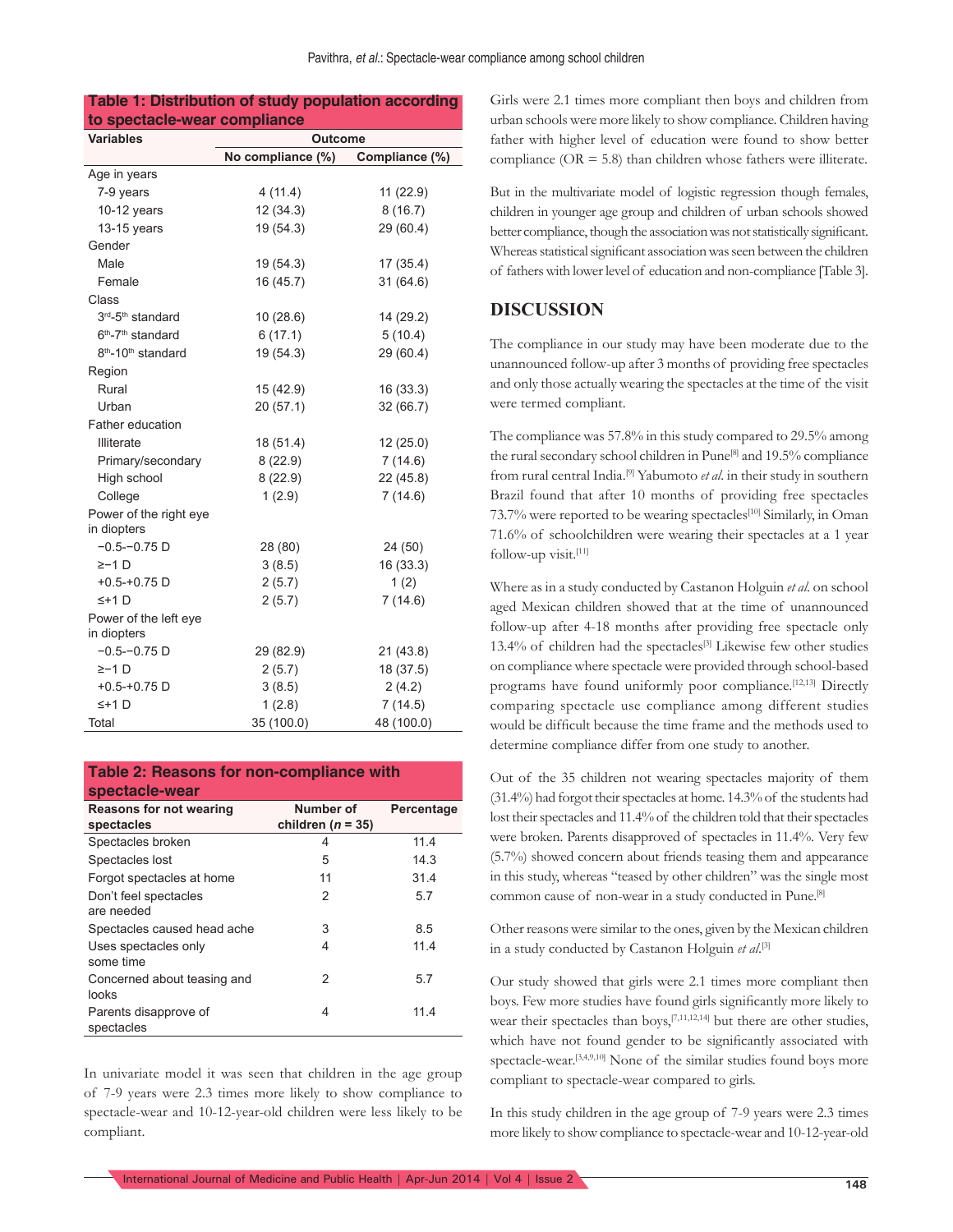| Table 3: Univariate and multivariate (logistic regression) analysis of compliance |                   |           |               |                     |           |                |
|-----------------------------------------------------------------------------------|-------------------|-----------|---------------|---------------------|-----------|----------------|
| <b>Variables</b>                                                                  | <b>Univariate</b> |           |               | <b>Multivariate</b> |           |                |
|                                                                                   | P value           | <b>OR</b> | 95% CI        | P value             | <b>OR</b> | 95% CI         |
| Age in years                                                                      |                   |           |               |                     |           |                |
| 7-9 years                                                                         | 0.251             | 2.30      | $0.65 - 7.96$ | 0.616               | 1.89      | $0.16 - 2.16$  |
| $10-12$ years                                                                     | $0.074*$          | 0.38      | $0.14 - 1.08$ | 0.117               | 0.06      | 1.36-3.08      |
| $13-15$ years                                                                     | 0.655             | 1.28      | $0.53 - 3.10$ | <b>REF</b>          |           |                |
| Gender                                                                            |                   |           |               |                     |           |                |
| Male                                                                              | $0.087*$          | 0.46      | $0.19 - 1.12$ | 0.433               | 0.67      | $0.25 - 1.81$  |
| Female                                                                            | $0.087*$          | 2.16      | 0.88-5.27     | <b>REF</b>          |           |                |
| Class                                                                             |                   |           |               |                     |           |                |
| 3rd-5th standard                                                                  | 1.000             | 1.03      | $0.39 - 2.69$ | 0.799               | 0.77      | $0.10 - 5.72$  |
| $6th - 7th$ standard                                                              | 0.514             | 0.56      | $0.16 - 2.02$ |                     |           |                |
| 8 <sup>th</sup> -10 <sup>th</sup> standard                                        | 0.655             | 1.29      | $0.53 - 3.10$ | <b>REF</b>          |           |                |
| Region                                                                            |                   |           |               |                     |           |                |
| Rural                                                                             | 0.491             | 0.67      | $0.27 - 1.64$ | 0.164               | 0.44      | $0.13 - 1.41$  |
| Urban                                                                             | 0.491             | 1.50      | $0.61 - 3.68$ | <b>REF</b>          |           |                |
| Father education                                                                  |                   |           |               |                     |           |                |
| <b>Illiterate</b>                                                                 | $0.020*$          | 0.31      | $0.12 - 0.79$ | $0.052*$            | 0.082     | $0.007 - 1.03$ |
| Primary/secondary                                                                 | 0.393             | 0.58      | $0.18 - 1.77$ | $0.075*$            | 0.083     | $0.005 - 1.28$ |
| High school                                                                       | $0.039*$          | 2.86      | 1.08-7.55     | 0.318               | 0.27      | $0.02 - 3.51$  |
| College                                                                           | 0.130             | 5.80      | 0.68-49.53    | <b>REF</b>          |           |                |

#Suggestive signifi cance (*P*: 0.05 < *P* < 0.10), \*Signifi cant (*P*: 0.01 < *P* ≤ 0.05). REF = Reference group for odds ratio, CI = Confi dence interval, OR = Odds ratio

children were less likely to be compliant. These findings matched with a study from Mexico where Castanon Holguin *et al*. observed that older children were less likely to be complaint than younger ones[3] where as two more studies that had studied children of a wider age group found older teens more likely to wear their spectacles than younger children.[7,11] Age was not found to be associated with spectacle-wear in most other studies.[4,6,9,10,12] These variations may be due to the limited age range like only secondary school, or only primary school students included in most of the studies.

Children from urban schools were more likely to show compliance in our study. This was akin to results observed by Congdon *et al*. in South Africa where urban children  $(P = 0.02)$  were more likely to be wearing their spectacles during the follow-up,[12] but unlike Mexican children where rural were more compliant.[3]

Gogate *et al*. in their study in Pune observed that Spectacles noncompliance was significantly related to lack of education in the father  $(P =$  $0.016$ <sup>[8]</sup> this finding is consistent with our study. We found that children having father with higher level of education were found to be better compliant ( $OR = 5.8$ ) than children whose fathers were illiterate. Whereas parental education level was not significantly associated with spectaclewear in children in other studies that have looked at this factor.<sup>[4,14,15]</sup>

The factors that has been found to be associated with wearing spectacles in most of the similar studies were poorer visual acuity and higher degree of myopia.<sup>[3,4,7,9,11,15]</sup> In our sample, spectacle-wear was significantly associated with power in either eye, children who had power of −1 D and below showed better compliance  $(P = 0.001)$  where as children with −0.5 D of power were more non-compliant (*P* = 0.001) like Castanon Holguin *et al*. [3] who also found that only 2% of their participants with spherical equivalents of −0.50 D were wearing spectacles during followup. However, a study by Li *et al*. found that even with high amounts of refractive error, spectacles are frequently not worn.[15] Whereas Congdon *et al.* in south Africa<sup>[12]</sup> and Yabumoto *et al.*<sup>[10]</sup> found that degree of refractive error was not a predictor of better spectacle-wear compliance.

There were some limitations in our study, only children actually wearing the spectacles at the time of follow-up were considered as compliant. Another limitation is that the choices given as possible reasons for why they were not wearing their spectacles were limited in this community based study.

The findings on spectacle-wear in this study cannot be generalized to children who got their spectacles by traditional methods. Children who are prescribed spectacles in a clinic or hospital setting may be more likely to wear their spectacles than children who participated in a school based program for many reasons. One of the reasons may be the initiative and involvement of the parents in clinical setting, the parent is present with the child during examination which allows the doctor to explain the child's need for spectacles. Unfortunately we could not involve the parents in this study either during examination or dispensing the spectacles. Often spectacles that was purchased have greater value than those received free of cost. A Tanzanian study demonstrated that spectacles dispensed free of cost, were used less as compared to those in which the recipients paid for them.[16]

### **CONCLUSION**

Though spectacles were provided free of cost the compliance was only moderate in this study. One of the risk factor for noncompliance with in the present study was older age and prevalence of refractive errors is known to increases with age<sup>[2,4,9]</sup> hence early intervention when a child is younger and more likely to comply is